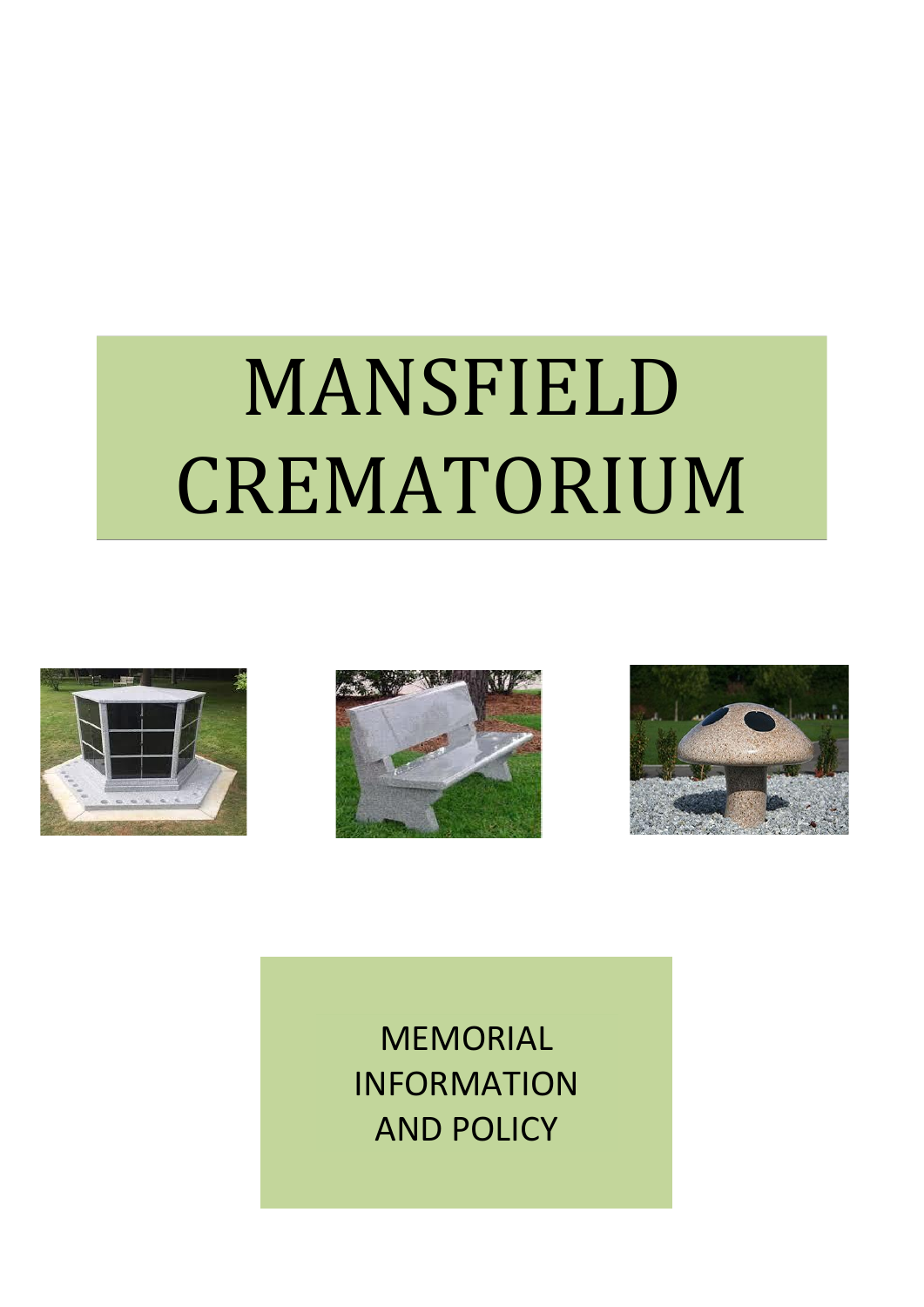### **Memorials at Mansfield Crematorium**

We understand that everyone would like some way of remembering those they have lost, so we are developing an extensive range of memorial options to allow you to commemorate your loved ones in your own special way.

Any of our memorials can be personalised with your own message. Most of our wide range of memorials can be leased for 5 or 10 year periods which can be renewed as many times as you wish.

An entry in our Book of Remembrance will remain there forever. Mansfield Crematorium is pleased to provide the following options from which you can choose:

#### • **Book of Remembrance, Miniature Books and Cards**

This form of memorial is in four volumes, one for each quarter of the year, and bound in finest quality leather, richly tooled in gold. It has leaves of the finest hand made vellum.



Each volume has a separate page for each day, and the pages are turned daily so that people may visit and see the entries for that day. This is a

simple, dignified and permanent memorial. The day in which the entry is placed is usually the date of death, however, any date may be used such a birthday or wedding anniversary. Entries may also be viewed on the internet by visiting [http://mansfield.bookofremembrance.co.uk](http://mansfield.bookofremembrance.co.uk/)

Please note that it can take up to one year for the entry to appear online.

Opening Hours of the Book Room The room which houses the Book of Remembrance is open Monday to Friday 9am to 5pm. Mothers Day, Fathers Day and Christmas Day opening hours are 10am – 4pm

Friends and family may wish to have a copy of the inscription as it appears in the Book of Remembrance, not only as a personal keepsake, but also to send to those who cannot easily visit the crematorium to view the original entry.

For this purpose, Memorial Books and Cards are available to order. The Card measures approximately 171mm by 124mm and is an exact replica of the entry in the Book of Remembrance. Inscriptions in the Miniature Books and Cards are to the same high standards as the main book, and are hand written and drawn by the same calligraphers.

Our Miniature Books have several pages so that future entries can be added to create a personal family record. It is also possible to have a flower, picture, badge or motif entered alongside your inscription in the main Book as well as the Miniature versions. Many families like the comfort of knowing exactly where their loved ones cremated remains lie and want a more traditional granite memorial and inscription.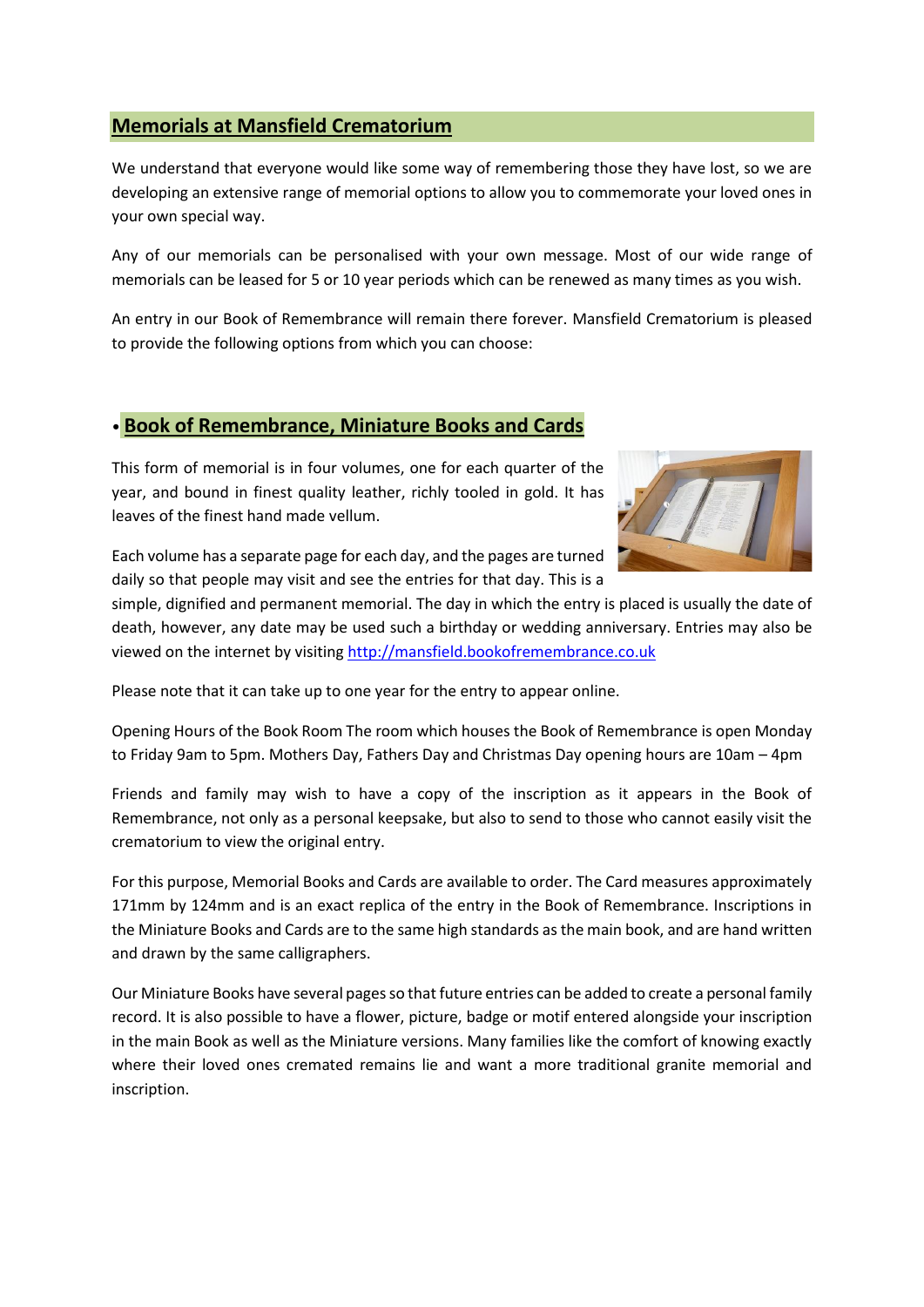#### **• Sanctums/Ash Vaults**

Our Sanctums are an above ground vault, large enough to securely house two or four sets of cremated remains in standard sized caskets or polytainers and can be leased for 5 or 10 years.

The Crematorium has developed an area in the grounds where the Sanctums will be placed in line with the walkway amongst the trees in this area. The Sanctum includes a large granite plaque on which you can add your own personalised inscription. If you wish, you can also add an image of your choice

to the plaque, creating a very personal memorial. Each image is individually priced dependant on design.

#### **• Mushrooms**

Mushrooms Located within the more rural and natural surroundings of our Woodland area, you will find our memorial mushrooms.

The winding path, and less manicured grassland, provides a beautiful peaceful area for you to remember your loved ones. The delightful mushrooms are available in 3 sizes ranging from a small 3 disc mushroom to a large 5 disc mushroom.

There are 2 different leasing options for you to consider: Communal

Mushrooms - A communal mushroom allows you to lease just one disc on a mushroom where other families can also lease discs.

Your disc can be personalised with an inscription of your choice.

Individual Mushrooms - A mushroom of any size can be leased by you for a period of 5 years. All of the plaques on that mushroom will be available for you to add your own messages

#### **• Rose Bushes**

Rose Bushes Rose Bushes remain a popular choice at Mansfield Crematorium. Roses are available to lease for periods of 5 years and a plaque is provided as part of the lease, on which you may choose your own personal inscription.

During the lease period our dedicated Gardeners will care for your rose. If you have a particular type of rose that you would like to lease, please write this on the application form and we will do our upmost to source it for you.





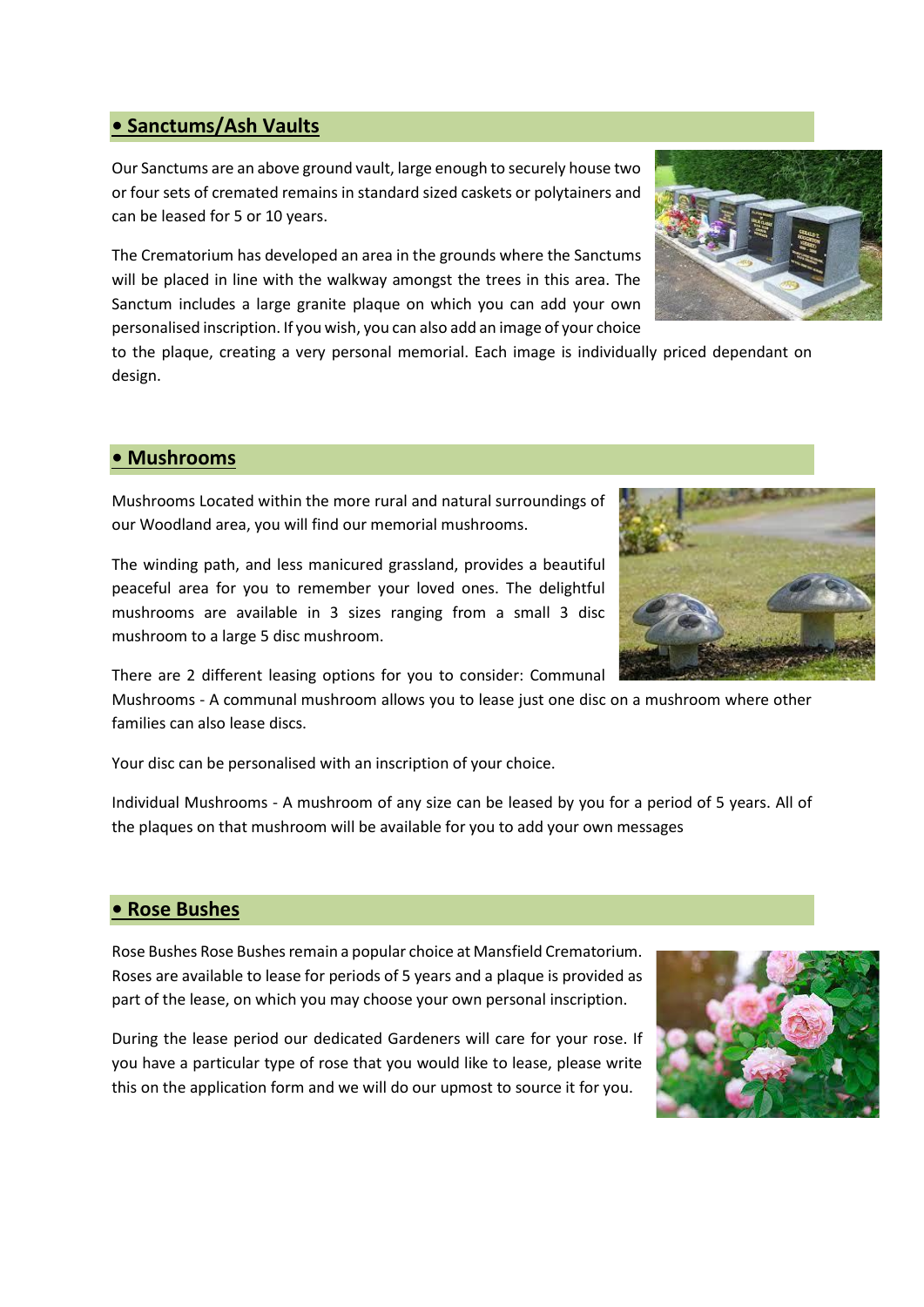**• Seats** 

Often families like to come to the grounds and sit peacefully remembering their loved ones. Memorial seats can be leased and placed in suitable positions within the Crematorium grounds. Once again a granite plaque with an inscription of your choice is included within the price.

The plaque will be fitted to the top of the backrest for a period of 10 years. Unfortunately, there is limited availability for seats as the Crematorium is very careful about their location and their impact on the aesthetics of the grounds. If

you are interested in a memorial seat please speak to a member of staff who will advise on the likely availability

#### **• Kerb Plaques**

Kerb Plaques are also a popular choice at the Crematorium and are situated in front of the pond at the Crematorium. There is areas all around the pond whereby plaques can be placed.

Cremated remains of loved ones can be strewn on grasses areas and Kerb plaques leased for 10 years to commemorate their passing. Traditionally, ashes are strewn close to the plaque as possible on the grassed area.

## **• Trees**

Mansfield Crematorium is proud of its beautiful grounds, full of a wide variety of trees, shrubs and bedding areas. In particular, we have many mature trees of different varieties planted in the grounds of the Crematorium.

We have developed a scheme that allows families to lease one of our trees for a period of 10 years.

These memorial trees have proved very popular and are a wonderful way to celebrate the life of a loved one. We can offer a 10 year lease for trees that are not already adopted. This includes a personalised bronze plaque.





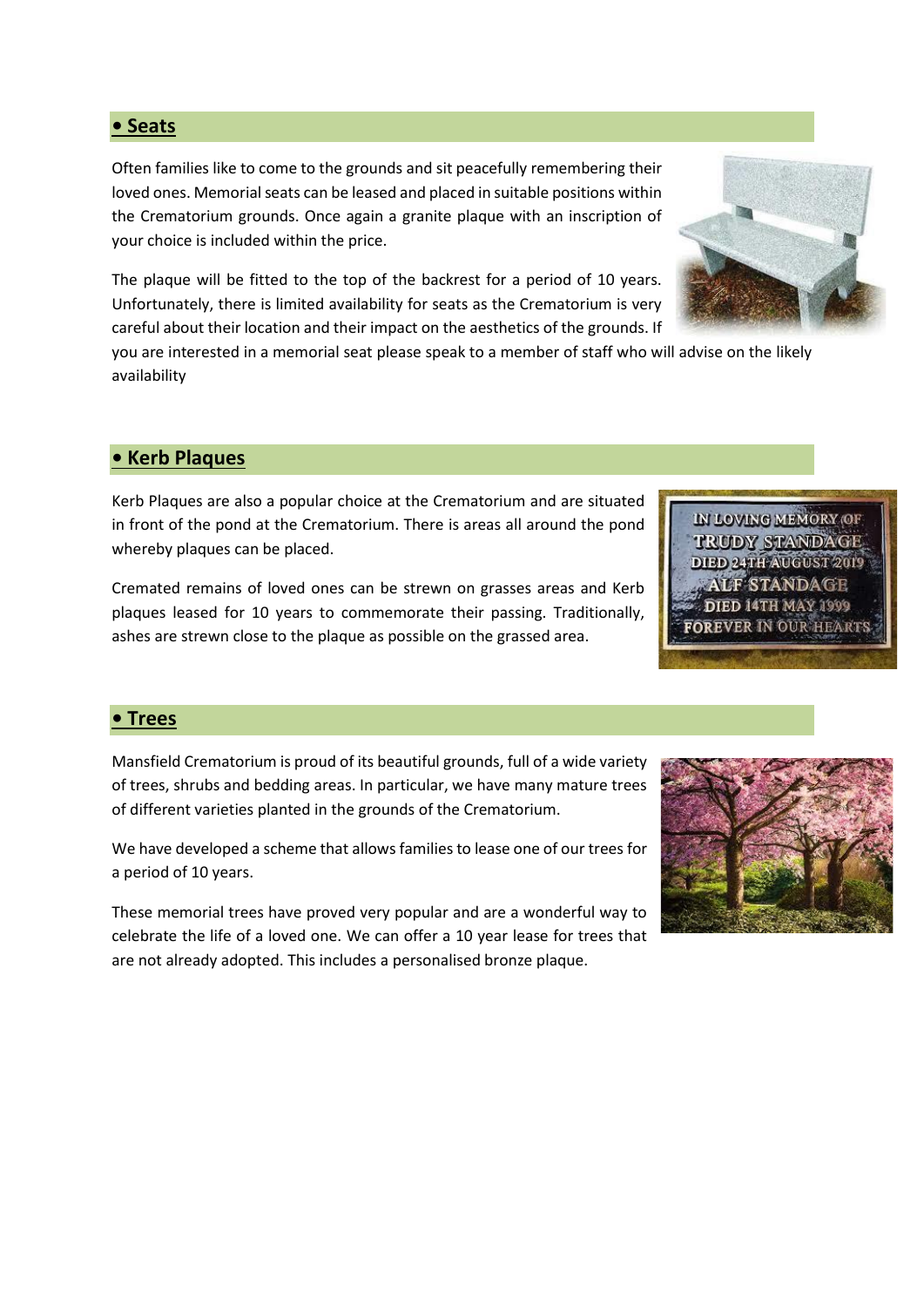#### **• Columbarium**

Our Columbarium is an individual niche in a 32 vault circular memorial. It is an above ground vaulted product, large enough to accommodate 3 sets of cremated remains.

Each of the granite plaques has ample room for designs and inscriptions, within the compact 6ft diameter. The Columbarium is located within the Gardens at Mansfield Crematorium.

The Lease options include a black granite plaque with inscription. Additional inscriptions are available and further information can be found at the crematorium office.

Photo plaques can be added to the plaque at the time of ordering for a more personalised memorial option to your loved one.

The columbarium gives families a defined resting placed for their loved ones which they can visit any time through the year.

#### **• Baby Remembrance Tower**

One of the most recent addition to our memorial portfolio is the Baby remembrance Tower located in the Children and Babies Memorial Garden. This memorial is reserved exclusively for plaques commemorating the loss of a baby or young child.

The baby garden is being developed so we can provide a calm and tranquil setting to help bereaved parents to remember their babies. Plaques on the tower can be leased for 10 years and if possible, you can choose where you would like your plaque to be placed on the memorial.

You are also able to personalise your plaque with an inscription of your choosing. There is also the option of including a small image on the plaque. Each image is individually priced dependant on the design chosen.

Other memorialisation options will become available in the future. Please check our website for further updates.

If you have any questions regarding the contents of this leaflet please do not hesitate to contact using the details below.



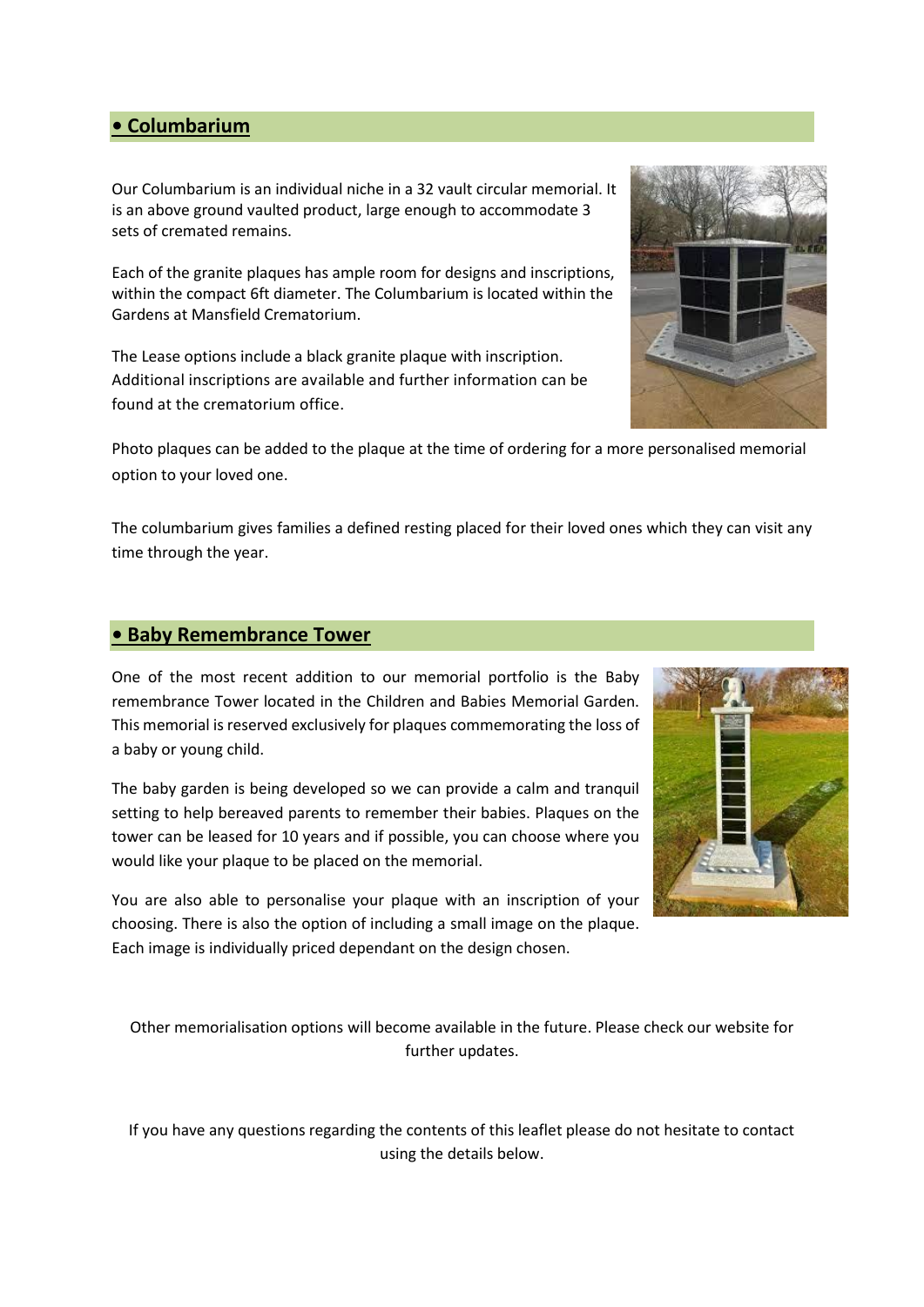#### **Terms & Conditions**

These Rules and Regulations are applicable to all visitors to the Crematorium and grounds.

The Crematorium is managed by the Mansfield Bereavement Services Joint Committee.

Smoking is not permitted in the Crematorium building and we would politely ask that visitors refrain from smoking in the remembrance grounds if possible. If you must smoke, please dispose of all waste matter and stubs responsibly in the bins provided.

All persons shall conduct themselves with due reverence and respect whilst in the Crematorium and grounds, respecting the need for sensitivity, quiet and privacy in all remembrance areas. The disposal of Cremated Remains within the grounds can only be conducted by a prior appointment with the office. Unauthorised scatterings/disposals will be removed.

Children under 16 years of age are not allowed within the Crematorium Grounds except under the supervision of a responsible adult. Dogs and animals are not permitted in the Crematorium grounds, except for registered assistance dogs. Dogs/pets may only attend a funeral with prior notice to the Crematorium office.

Cut flowers, without wrapper or binding may be left in the Woodland area, the Gardens and scattering areas. Flowers in containers, frames, pots or tubs can be left however will be removed by staff each Wednesday of the week. Any items inappropriately placed elsewhere will be relocated by the grounds team.

The Crematorium accepts no responsibility for plants or flowers left in the grounds other than for their clearance if they have deteriorated or been damaged by wildlife.

Artificial flowers are permitted and must be contained in the flower container as part of the memorial. Artificial flowers are not permitted anywhere else within the Crematorium grounds; except for during the Christmas period. Those that are found after this date will be removed and disposed of.

Receptacle's for flowers placed or formed in the ground for flowers are not permitted. Such items pose a hazard to safety and will be removed immediately.

The hanging of personal items, decorations, balloons or flowers from memorials, trees or bushes is not permitted and such items will be removed and disposed of immediately.

Wind chimes, wooden crosses or other temporary memorials are discouraged and will be removed where they cause the outlook of the crematorium to be affected. If temporary memorials have become broken they will be removed without notice.

The Crematorium has a structured grounds maintenance programme. The private planting of trees, plants, shrubs and bulbs is prohibited. Any such planted items will be removed.

The Crematorium reserves the right to remove or relocate any items which were previously donated or are without a lease agreement. The alteration or adjustment of a memorial can only be done after prior notice and consent of the Crematorium office. All work approved will be undertaken by the Crematorium staff only